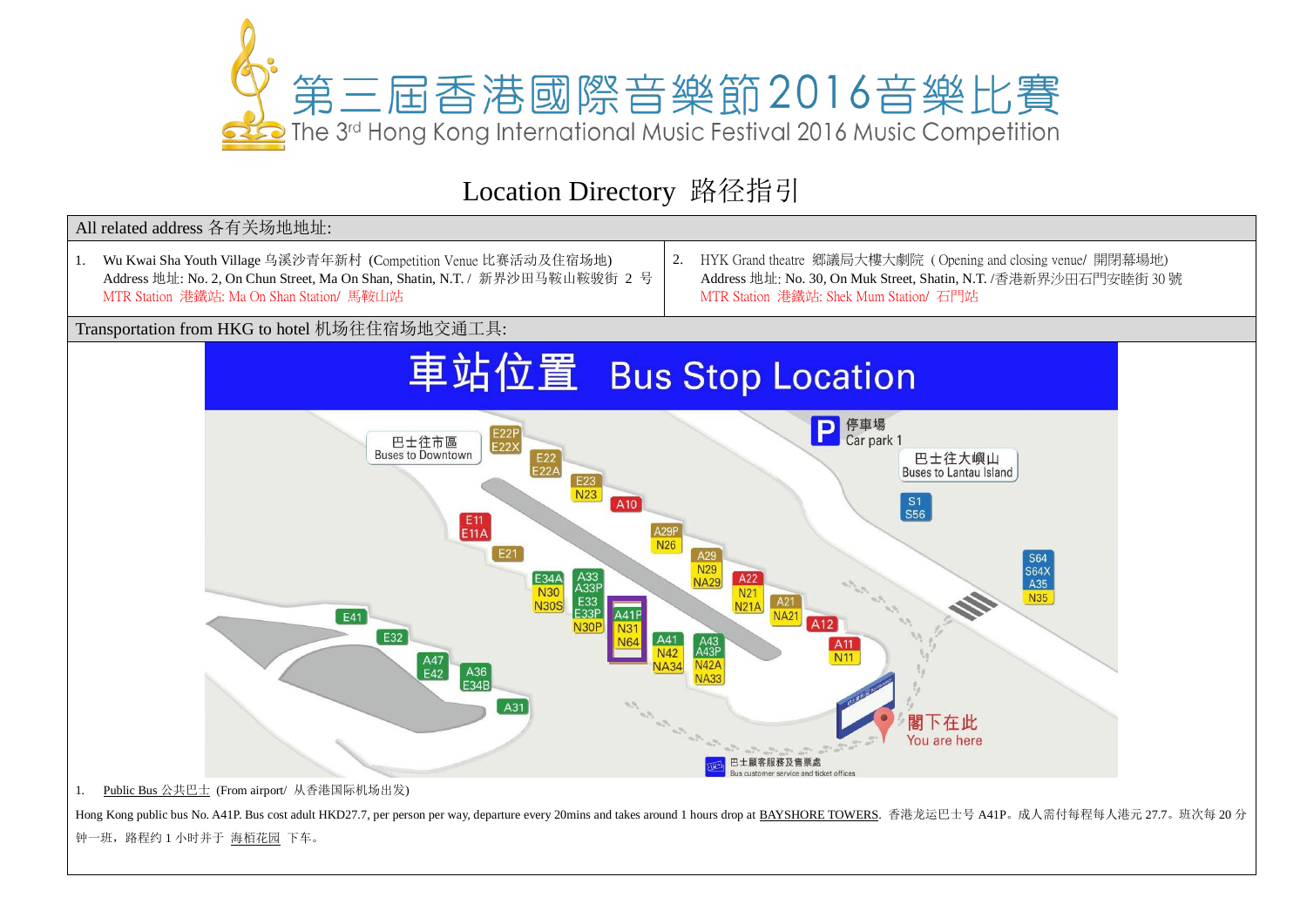## 2. MTR 港铁 (From Lo Wu/ 从罗湖口岸出发)

Take MTR(East Rail Line) at Lo Wu Station and drop at Taiwai station then change to Ma On Shan Line. Drop at MA ON SHAN STATION (EXIT A).于罗湖站乘坐东铁线前往大围站,再换乘马鞍山线于马鞍山站(A 出口)下车。

R system map for SYP delay



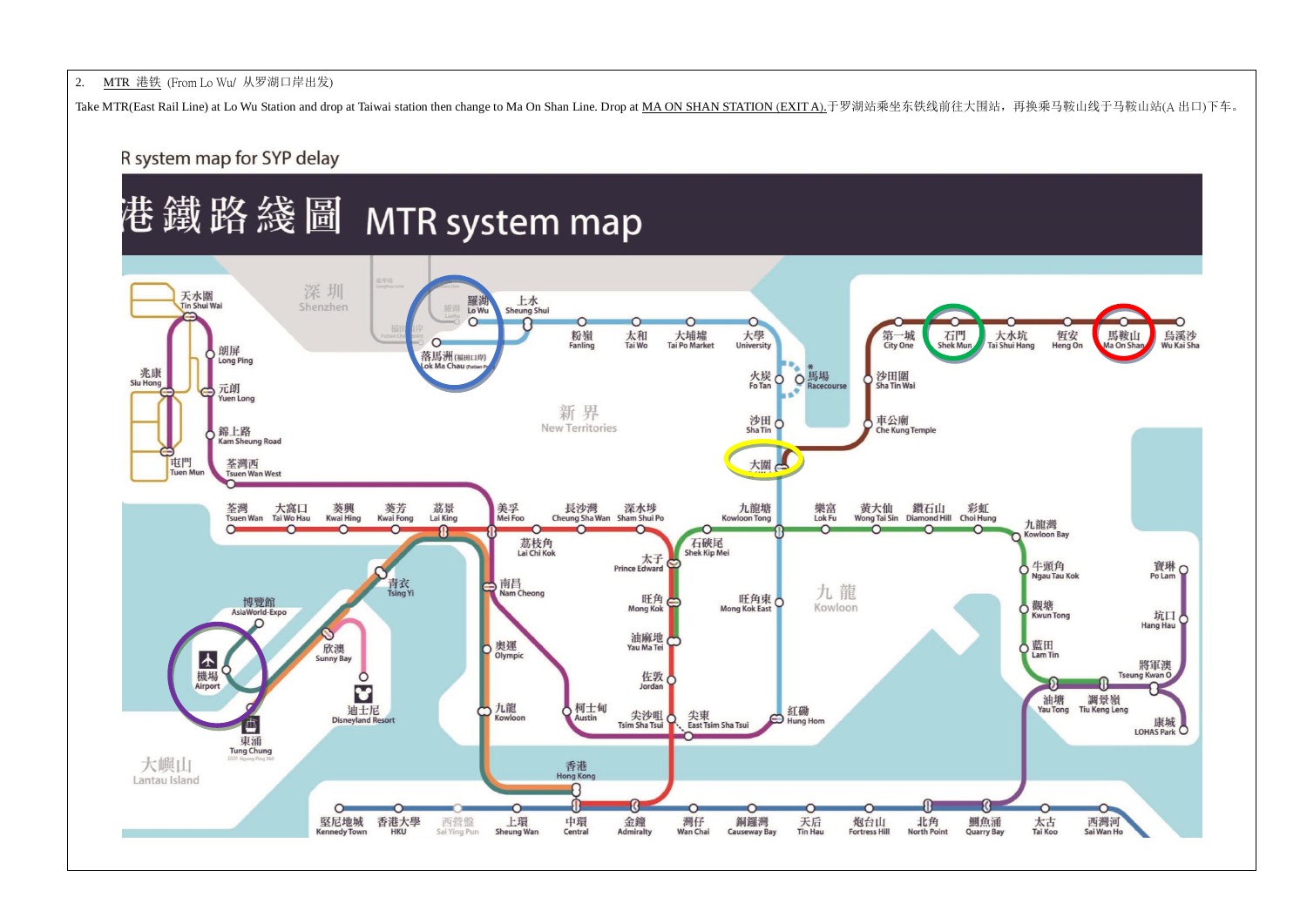

> MTR 港铁 (From Shek Mun station/ 从石门站出发)

Take MTR(Ma On Shan Line) at Shek Mum Station and drop at Ma On Shan station (EXIT A).

于石门站乘坐马鞍山线前往马鞍山站,于 (A 出口)下车。

> MTR 港铁 (From Ma On Shan station/ 从马鞍山出发)

Ma On Shan Station is located beside the Ma On Shan Plaza, walk through the plaza and reach On Chun Street, walk around 7 mins then YMCA will be on your left hand side. 请于步行通过马鞍山广场,抵达鞍骏街后步行 7 分钟左右,乌溪沙青年新村位于左方位置。